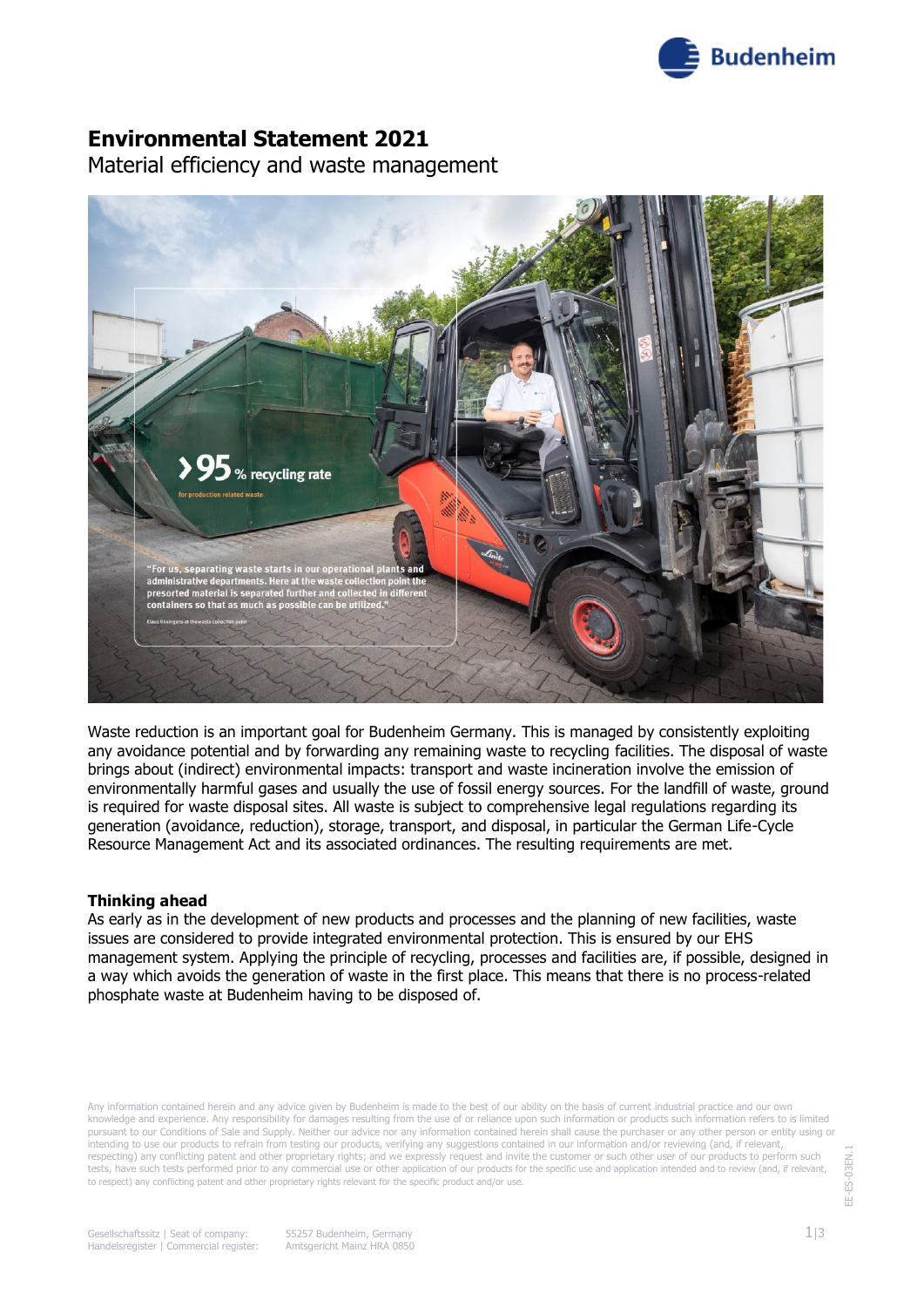

# **Environmental Statement 2021**

Material efficiency and waste management

### **As much as necessary, as little as possible: packaging**

Our products are packaged ensuring any necessary transport and storage protection as well as meeting the application technology requirements of our customers.

Wherever the technical prerequisites are given, the products are delivered in returnable containers, bulk containers or without packaging in tank trucks. For non-returnable packaging, paper or paper-plastic compound bags are used as a rule. These are stacked on pallets, stabilised and protected from transport damages with stretch film. For all our packaging, recycling is ensured. For on-site transport pipelines or returnable containers and packaging are used, thus also avoiding a large amount of packaging waste.

#### **Separating – over and over and over again**

We want to reduce the amount of waste that still occurs today through the consistent use of all avoidance potentials further reduce and recycle the remaining waste. With the best possible separation of the waste into more than 10 different types of waste (paper/cardboard, plastics, paper-poly-composite sacks, packaging, waste glass/waste wood/metal scrap, biowaste, residual waste, construction site waste, excavated earth, hazardous waste). We ensure that as much as possible can be recycled by the waste disposal companies.

In construction and demolition work, excavation material and construction waste are inevitable. Depending on the scope of construction work within a year, the resulting quantities can differ. By carefully and consistently separating construction waste on the construction sites, it is usually possible to recycle 100 %. So-called household-type commercial waste mainly comprises packaging waste, scrap metal and residual waste. For this type of waste, we have had a steady recycling rate of about 95 % since 1994. Other waste includes refractory material which can no longer be used (maintenance of the rotary kilns), spent filters (from exhaust gas and waste water treatment), used oil/oil-polluted operating material (workshops) and waste from the modification or the closure and deconstruction of facilities. Depending on the scope of maintenance work and modification or deconstruction of facilities, the quantities of this waste vary from year to year.

Being an ecologically and economically successful company, Budenheim considers it its duty to avoid waste wherever possible and to recycle any remaining waste. The best possible support is provided by our employees, who have developed a deep understanding of avoiding and separating waste, not least thanks to the introduction of our waste collection point. We are very proud of this and will continue to work on setting standards in waste management.

Any information contained herein and any advice given by Budenheim is made to the best of our ability on the basis of current industrial practice and our own knowledge and experience. Any responsibility for damages resulting from the use of or reliance upon such information or products such information refers to is limited pursuant to our Conditions of Sale and Supply. Neither our advice nor any information contained herein shall cause the purchaser or any other person or entity using or intending to use our products to refrain from testing our products, verifying any suggestions contained in our information and/or reviewing (and, if relevant, respecting) any conflicting patent and other proprietary rights; and we expressly request and invite the customer or such other user of our products to perform such tests, have such tests performed prior to any commercial use or other application of our products for the specific use and application intended and to review (and, if relevant, to respect) any conflicting patent and other proprietary rights relevant for the specific product and/or use.